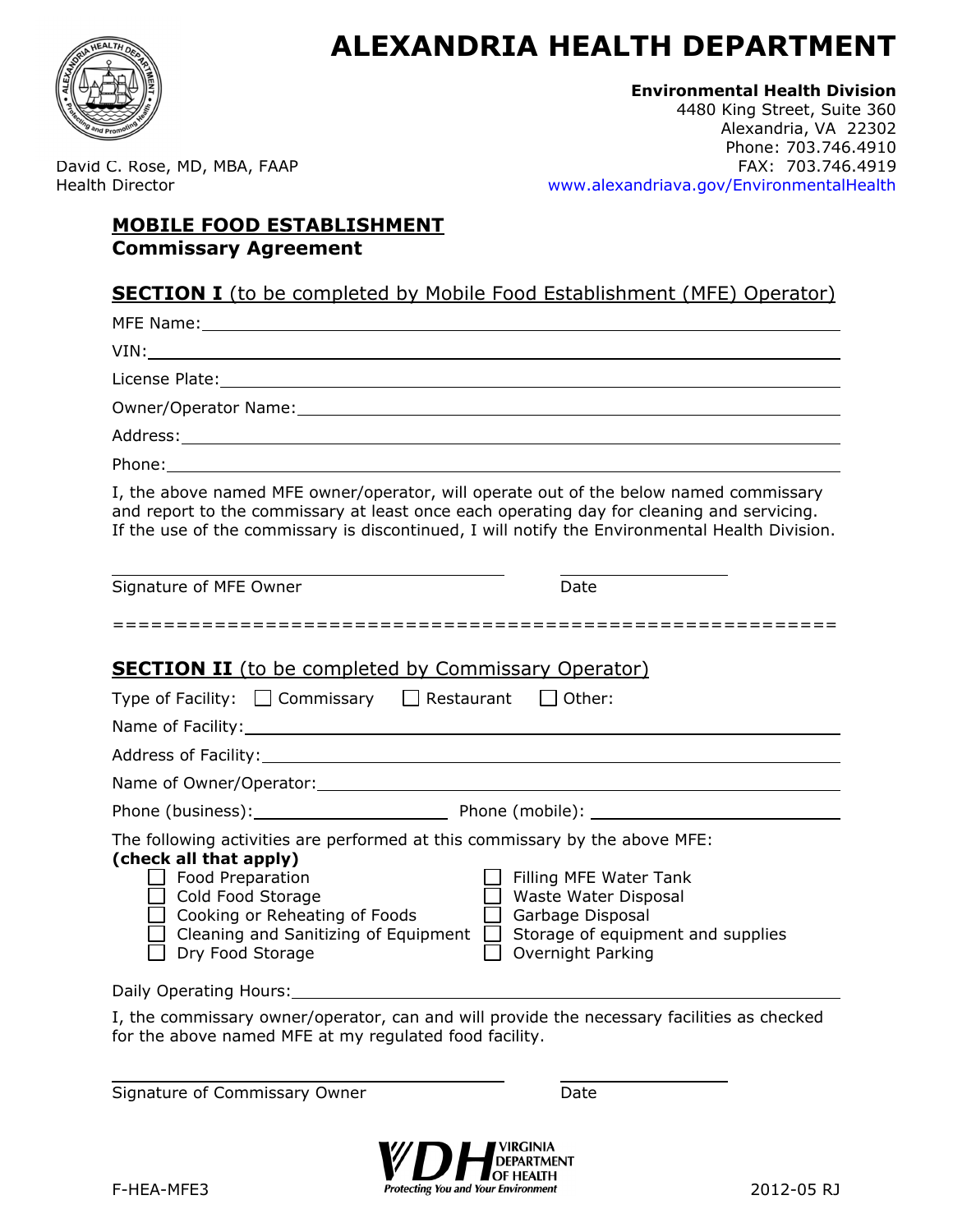



#### **Environmental Health Division**

4480 King Street, Suite 360 Alexandria, VA 22302 Phone: 703.746.4910 David C. Rose, MD, MBA, FAAP FAX: 703.746.4919 Health Director www.alexandriava.gov/EnvironmentalHealth

## **MOBILE FOOD ESTABLISHMENT Menu Form**

Name of MFE:

List all food and beverage items that will be served from the mobile food establishment. Food and beverages shall be prepared and stored in the permitted food establishment. Serving food and beverages prepared and/or stored in a home or non-permitted facility is prohibited.

| <b>MENU ITEM</b> | <b>MAIN INGREDIENTS</b> |  |
|------------------|-------------------------|--|
|                  |                         |  |
|                  |                         |  |
|                  |                         |  |
|                  |                         |  |
|                  |                         |  |
|                  |                         |  |
|                  |                         |  |
|                  |                         |  |
|                  |                         |  |
|                  |                         |  |
|                  |                         |  |
|                  |                         |  |
|                  |                         |  |
|                  |                         |  |
|                  |                         |  |
|                  |                         |  |
|                  |                         |  |
|                  |                         |  |
|                  |                         |  |
|                  |                         |  |
|                  |                         |  |
|                  |                         |  |

I certify that I will only serve menu items listed above and/or only those menu items approved by the Health Department as indicated on the permit. I will notify the Environmental Health Division of any changes in my menu by promptly submitting a new Route Form.

Signature of MFE Owner **Date** Date